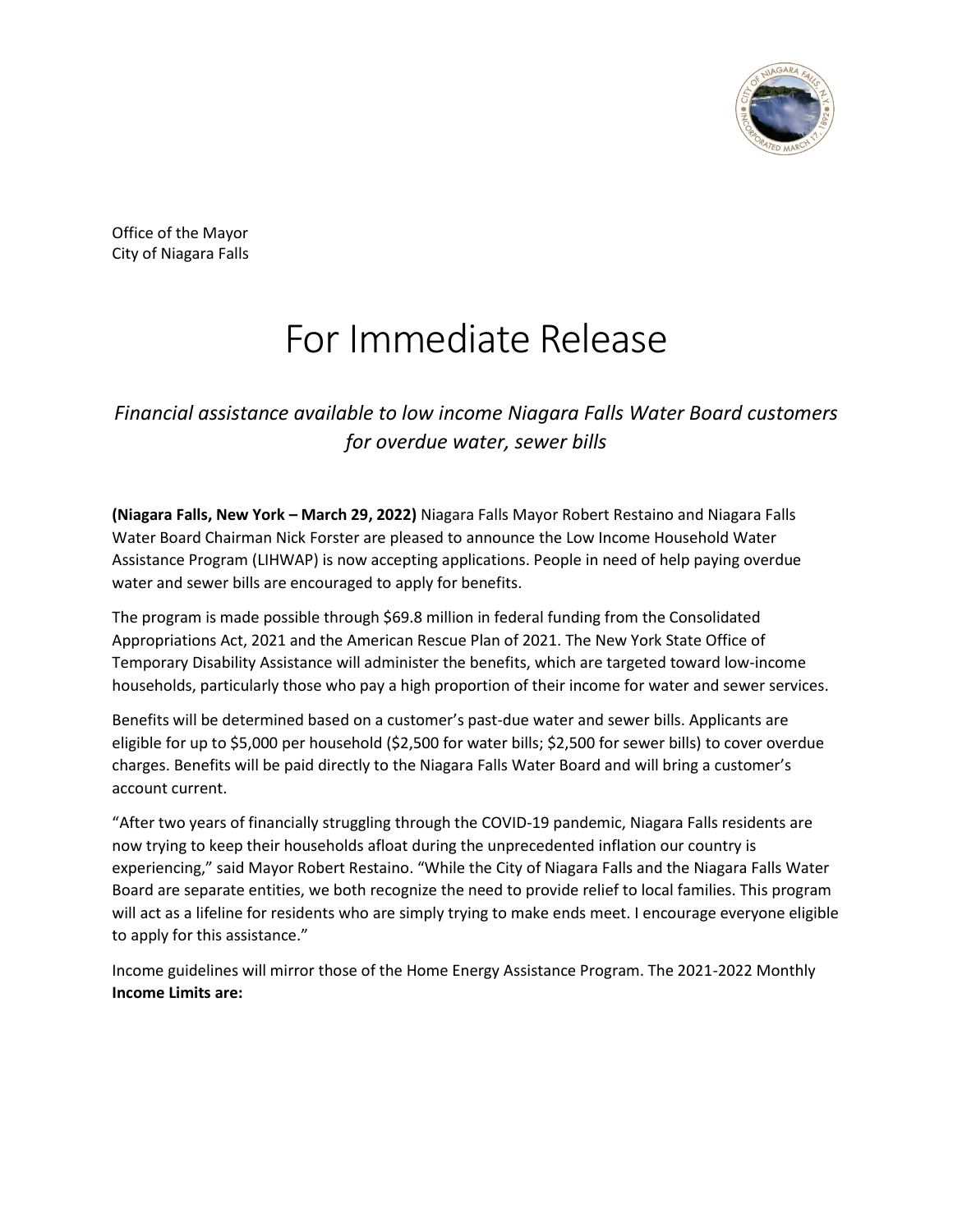

| Household 1<br>Size                   |  |  |  |  | 10 | 11 | 12 | 13 | Each<br>Additional                                                                                                                          |
|---------------------------------------|--|--|--|--|----|----|----|----|---------------------------------------------------------------------------------------------------------------------------------------------|
| Maximum<br>Gross<br>Monthly<br>Income |  |  |  |  |    |    |    |    | \$2,729   \$3,569   \$4,409   \$5,529   \$6,088   \$6,928   \$7,086   \$7,243   \$7,401   \$7,558   \$7,715   \$7,873   \$8,420   Add \$568 |

### **Eligibility and benefits are based on:**

- income,
- household size,
- household includes a U.S. citizen, U.S. national, or lawfully admitted permanent resident, and
- total amount of overdue water and sewer charges.

## **Your household may be eligible for a benefit if:**

- You receive Home Energy Assistance Program (HEAP) benefits, or
- You receive Supplemental Nutrition Assistance Program (SNAP) benefits, or
- You receive Temporary Assistance (TA), or
- You receive a Code A Supplemental Security Income (SSI Living Alone);

### **In order to be eligible, customers must:**

- Pay the Niagara Falls Water Board directly for water and sewer usage and
- Have an account that is at least twenty (20) days past the due date; or
- Have a water lien that is levied on your local property taxes; or
- Have had water services terminated or be facing disconnection due to unpaid bills.

### **Applicants must include the following documentation along with their application:**

- Proof of identity for the primary applicant
- A valid Social Security Number for the primary applicant
- Proof of residence
- A water or sewer bill listing applicant's permanent and primary residence
- Documentation of income for the primary applicant

A list of documents that are needed to apply can be found here: LIHWAP - [Applicant Checklist](https://otda.ny.gov/programs/water-assistance/Applicant-Checklist.pdf)